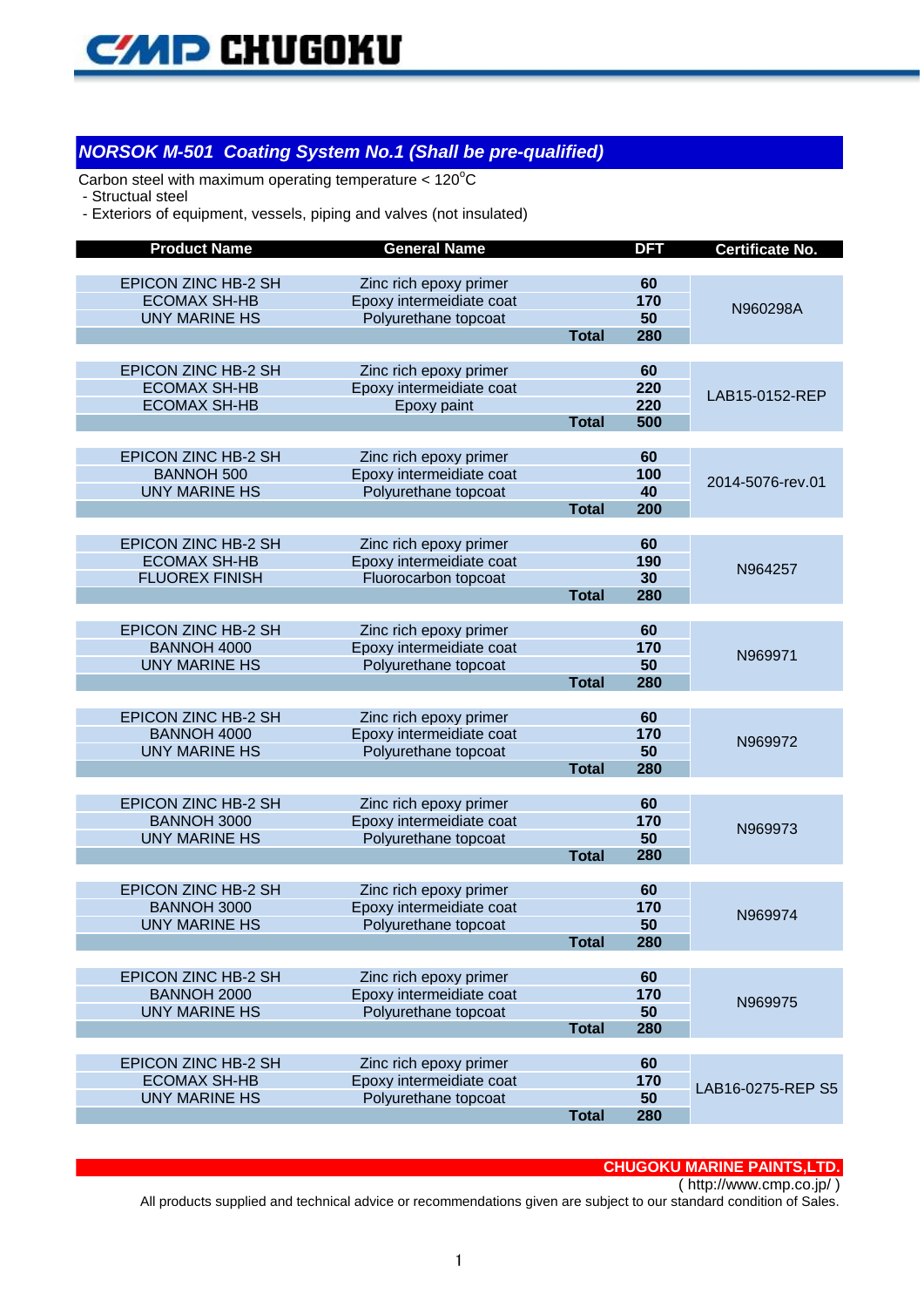

#### *NORSOK M-501 Coating System No.1Alternative (Shall be pre-qualified)*

Product Name

| <b>Product Name</b>     | <b>General Name</b>        |       | <b>DFT</b> | <b>Certificate No.</b> |
|-------------------------|----------------------------|-------|------------|------------------------|
| <b>BANNOH 500 AC</b>    | Zinc rich epoxy primer     |       | 150        |                        |
| <b>ECOMAX SH-HB</b>     | Epoxy intermeidiate coat   |       | 425        |                        |
| <b>ECOMAX SH-HB</b>     | Epoxy paint                |       | 425        | LAB14-0288-REP         |
|                         |                            | Total | 1000       |                        |
|                         |                            |       |            |                        |
| PERMASTAR WE 300        | Epoxy paint for underwater |       | 450        |                        |
| PERMASTAR WE 300 FINISH | Epoxy paint for underwater |       | 600        |                        |
|                         |                            |       |            | 184Y3A1-1              |
|                         |                            | Total | 1050       |                        |
|                         |                            |       |            |                        |
|                         |                            |       |            |                        |
|                         |                            |       |            |                        |
|                         |                            |       |            |                        |
|                         |                            |       |            |                        |
|                         |                            |       |            |                        |
|                         |                            |       |            |                        |
|                         |                            |       |            |                        |
|                         |                            |       |            |                        |
|                         |                            |       |            |                        |
|                         |                            |       |            |                        |
|                         |                            |       |            |                        |
|                         |                            |       |            |                        |
|                         |                            |       |            |                        |
|                         |                            |       |            |                        |
|                         |                            |       |            |                        |
|                         |                            |       |            |                        |
|                         |                            |       |            |                        |
|                         |                            |       |            |                        |
|                         |                            |       |            |                        |
|                         |                            |       |            |                        |
|                         |                            |       |            |                        |
|                         |                            |       |            |                        |
|                         |                            |       |            |                        |
|                         |                            |       |            |                        |
|                         |                            |       |            |                        |
|                         |                            |       |            |                        |
|                         |                            |       |            |                        |
|                         |                            |       |            |                        |
|                         |                            |       |            |                        |
|                         |                            |       |            |                        |
|                         |                            |       |            |                        |
|                         |                            |       |            |                        |
|                         |                            |       |            |                        |
|                         |                            |       |            |                        |
|                         |                            |       |            |                        |
|                         |                            |       |            |                        |
|                         |                            |       |            |                        |
|                         |                            |       |            |                        |

#### **CHUGOKU MARINE PAINTS,LTD.**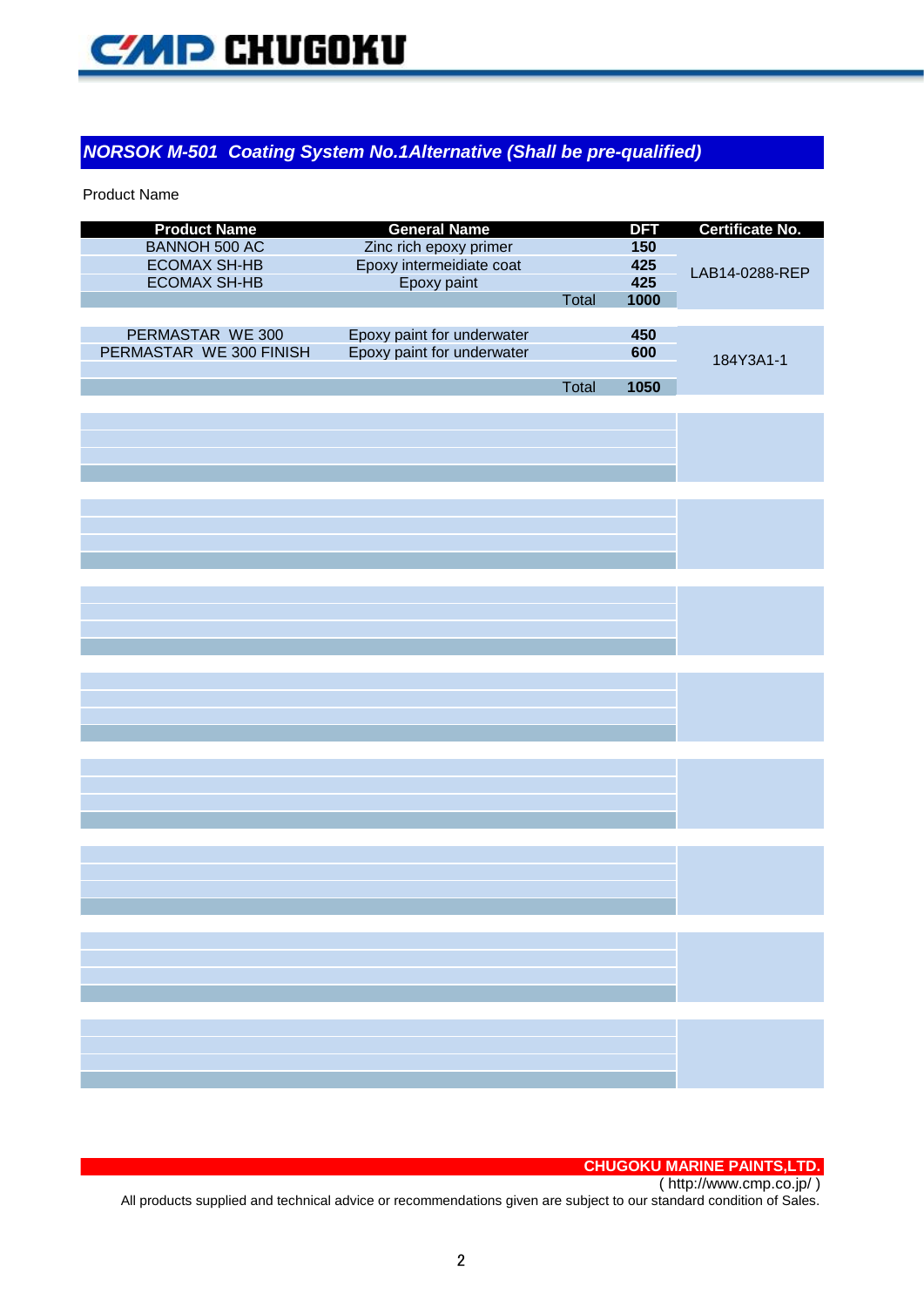# **CMD CHUGOKU**

| <b>NORSOK M-501 Coating System No.2A</b>                                        |                                                 |              |            |                        |
|---------------------------------------------------------------------------------|-------------------------------------------------|--------------|------------|------------------------|
| Sealer for thermally sprayed aluminium or alloys of aluminium $< 120^{\circ}$ C |                                                 |              |            |                        |
|                                                                                 |                                                 |              |            |                        |
| <b>Product Name</b>                                                             | <b>General Name</b>                             |              | <b>DFT</b> | <b>Certificate No.</b> |
|                                                                                 |                                                 |              |            |                        |
| <b>EPICON A-100 PRIMER</b>                                                      | Epoxy sealer coat                               | <b>Total</b> |            |                        |
|                                                                                 |                                                 |              |            |                        |
|                                                                                 |                                                 |              |            |                        |
| <b>NORSOK M-501 Coating System No.2A</b>                                        |                                                 |              |            |                        |
| Sealer for thermally sprayed aluminium or alloys of aluminium $>120^{\circ}$ C  |                                                 |              |            |                        |
|                                                                                 |                                                 |              |            |                        |
| <b>Product Name</b>                                                             | <b>General Name</b>                             |              | DFT        | <b>Certificate No.</b> |
| <b>SILICON HR SILVER</b>                                                        | Silicone sealer coat                            |              |            |                        |
|                                                                                 |                                                 | <b>Total</b> |            |                        |
|                                                                                 |                                                 |              |            |                        |
| <b>NORSOK M-501 Coating System No.2B</b>                                        |                                                 |              |            |                        |
|                                                                                 |                                                 |              |            |                        |
| Sealer for thermally sprayed zinc or alloys of zinc                             |                                                 |              |            |                        |
| <b>Product Name</b>                                                             | <b>General Name</b>                             |              | <b>DFT</b> | <b>Certificate No.</b> |
|                                                                                 |                                                 |              |            |                        |
|                                                                                 |                                                 |              |            |                        |
| <b>GALVANITE No.400 PRIMER</b>                                                  | Tie coat                                        |              |            |                        |
| <b>BANNOH 500</b>                                                               | Epoxy intermediate coat                         |              | 125        |                        |
| <b>UNY MARINE HS</b>                                                            | Polyurethane topcoat                            |              | 75         |                        |
|                                                                                 |                                                 | <b>Total</b> | 200        |                        |
|                                                                                 |                                                 |              |            |                        |
| <b>GALVANITE No.400 PRIMER</b>                                                  | Tie coat                                        |              |            |                        |
| <b>BANNOH 500</b><br><b>EPICON FINISH HB</b>                                    | Epoxy intermediate coat<br>Epoxy topcoat        |              | 125<br>75  |                        |
|                                                                                 |                                                 | <b>Total</b> | 200        |                        |
|                                                                                 |                                                 |              |            |                        |
| <b>GALVANITE No.400 PRIMER</b>                                                  | Tie coat                                        |              |            |                        |
| <b>BANNOH 500 AC</b>                                                            | Epoxy intermediate coat                         |              | 125        |                        |
| <b>UNY MARINE HS</b>                                                            | Polyurethane topcoat                            |              | 75         |                        |
|                                                                                 |                                                 | Total        | 200        |                        |
| <b>GALVANITE No.400 PRIMER</b>                                                  | Tie coat                                        |              |            |                        |
| <b>BANNOH 3000</b>                                                              | Epoxy intermediate coat                         |              | 125        |                        |
| <b>UNY MARINE HS</b>                                                            | Polyurethane topcoat                            |              | 75         |                        |
|                                                                                 |                                                 | <b>Total</b> | 200        |                        |
|                                                                                 |                                                 |              |            |                        |
| <b>GALVANITE No.400 PRIMER</b>                                                  | Tie coat                                        |              |            |                        |
| <b>BANNOH 4000</b><br><b>UNY MARINE HS</b>                                      | Epoxy intermediate coat<br>Polyurethane topcoat |              | 125<br>75  |                        |

**CHUGOKU MARINE PAINTS,LTD.** ( http://www.cmp.co.jp/ )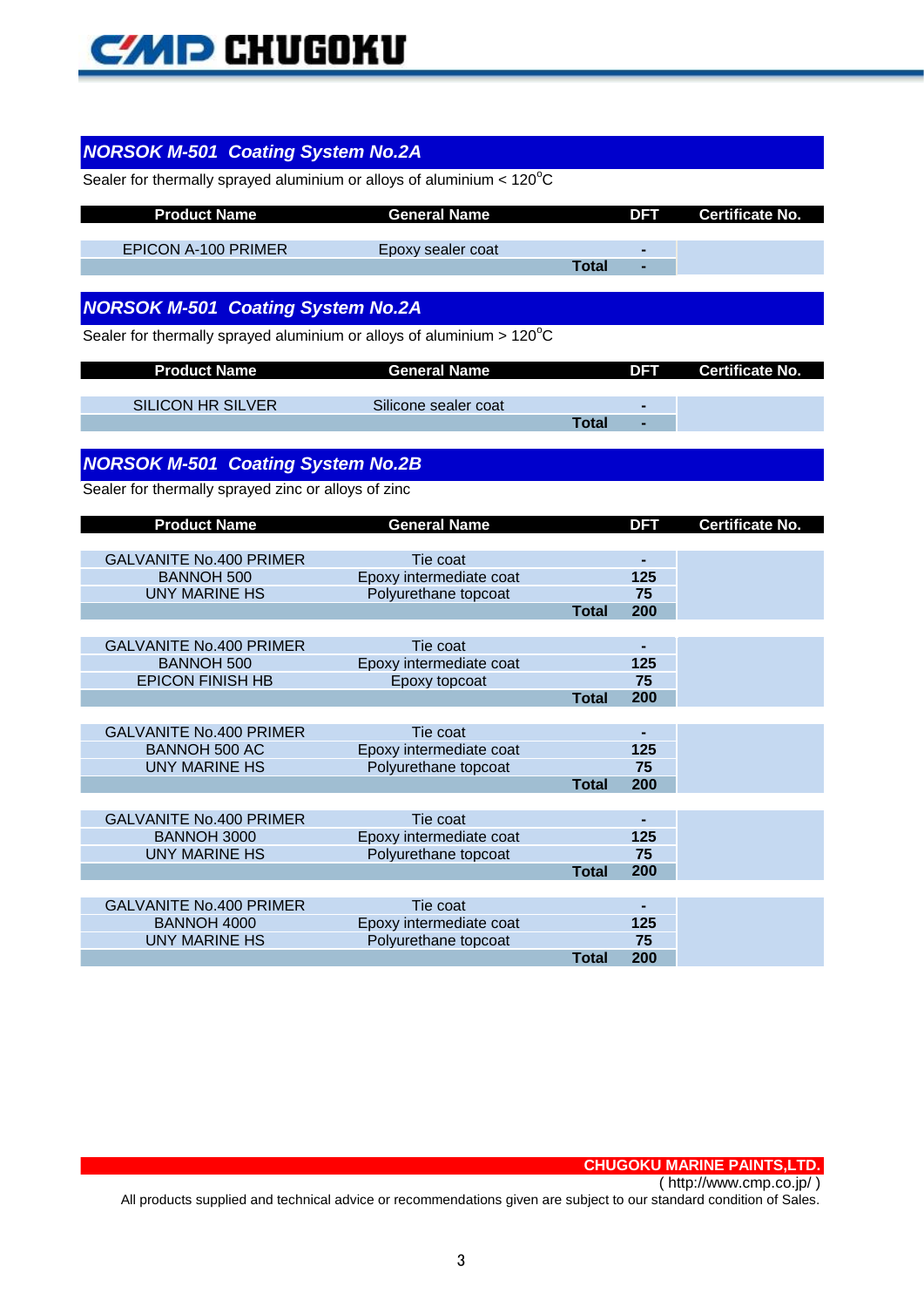# **CMP CHUGOKU**

#### *NORSOK M-501 Coating System No.3A*

Potable water tanks

| <b>Product Name</b>           | <b>General Name</b>  |              | <b>DFT</b> | <b>Certificate No.</b> |
|-------------------------------|----------------------|--------------|------------|------------------------|
|                               |                      |              |            |                        |
| <b>CLEANKEEP 5000 HOLDING</b> | Epoxy holding primer |              | 50         |                        |
| CLEANKEEP 5000                | Solvent-free epoxy   |              | 250        | LAB11-0357-REP         |
|                               |                      | <b>Total</b> | 300        |                        |
|                               |                      |              |            |                        |
| CLEANKEEP 5000                | Solvent-free epoxy   |              | 300        |                        |
|                               |                      | <b>Total</b> | 300        |                        |
|                               |                      |              |            |                        |
| CLEANKEEP 5500                | Solvent-free epoxy   |              | 300        |                        |
|                               |                      | Total        | 300        |                        |

#### *NORSOK M-501 Coating System No.3B (Shall be pre-qualified)*

Ballast water tanks / internal seawater filled compartments

| <b>Product Name</b>                        | <b>General Name</b>          |              | <b>DFT</b> | <b>Certificate No.</b> |
|--------------------------------------------|------------------------------|--------------|------------|------------------------|
|                                            |                              |              |            |                        |
| <b>BANNOH 500AC</b><br><b>BANNOH 500AC</b> | Epoxy primer<br>Epoxy primer |              | 160<br>160 | N960320                |
|                                            |                              | <b>Total</b> | 320        |                        |
|                                            |                              |              |            |                        |
| CMP NOVA 2000                              | Epoxy primer                 |              | 160        |                        |
| CMP NOVA WE-100                            | Epoxy primer                 |              | 300        | 16MLVW7-21             |
| CMP NOVA 2000                              | Epoxy primer                 |              | 160        |                        |
|                                            |                              | <b>Total</b> | 620        |                        |
|                                            |                              |              |            |                        |
| <b>BANNOH 500</b><br><b>BANNOH 500</b>     | Epoxy primer                 |              | 160<br>160 | <b>PSPC</b>            |
|                                            | Epoxy primer                 | <b>Total</b> | 320        |                        |
|                                            |                              |              |            |                        |
| <b>BANNOH 1500</b>                         | Epoxy primer                 |              | 160        |                        |
| <b>BANNOH 1500</b>                         | Epoxy primer                 |              | 160        | <b>PSPC</b>            |
|                                            |                              | <b>Total</b> | 320        |                        |
|                                            |                              |              |            |                        |
| <b>BANNOH 2000</b>                         | Epoxy primer                 |              | 160        |                        |
| <b>BANNOH 2000</b>                         | Epoxy primer                 |              | 160        | <b>PSPC</b>            |
|                                            |                              | <b>Total</b> | 320        |                        |
| <b>BANNOH 3000</b>                         | Epoxy primer                 |              | 160        |                        |
| <b>BANNOH 3000</b>                         | Epoxy primer                 |              | 160        | JP130705               |
|                                            |                              | <b>Total</b> | 320        |                        |
|                                            |                              |              |            |                        |
| <b>BANNOH 4000</b>                         | Epoxy primer                 |              | 160        |                        |
| <b>BANNOH 4000</b>                         | Epoxy primer                 |              | 160        | JP130707               |
|                                            |                              | <b>Total</b> | 320        |                        |
|                                            |                              |              |            |                        |
| CMP NOVA 2000<br>CMP NOVA 2000             | Epoxy primer<br>Epoxy primer |              | 160<br>160 | <b>PSPC</b>            |
|                                            |                              | <b>Total</b> | 320        |                        |
|                                            |                              |              |            |                        |
| CMP NOVA 2000 E                            | Epoxy primer                 |              | 160        |                        |
| CMP NOVA 2000 E                            | Epoxy primer                 |              | 160        | <b>PSPC</b>            |
|                                            |                              | <b>Total</b> | 320        |                        |
|                                            |                              |              |            |                        |

#### **CHUGOKU MARINE PAINTS,LTD.**

( http://www.cmp.co.jp/ )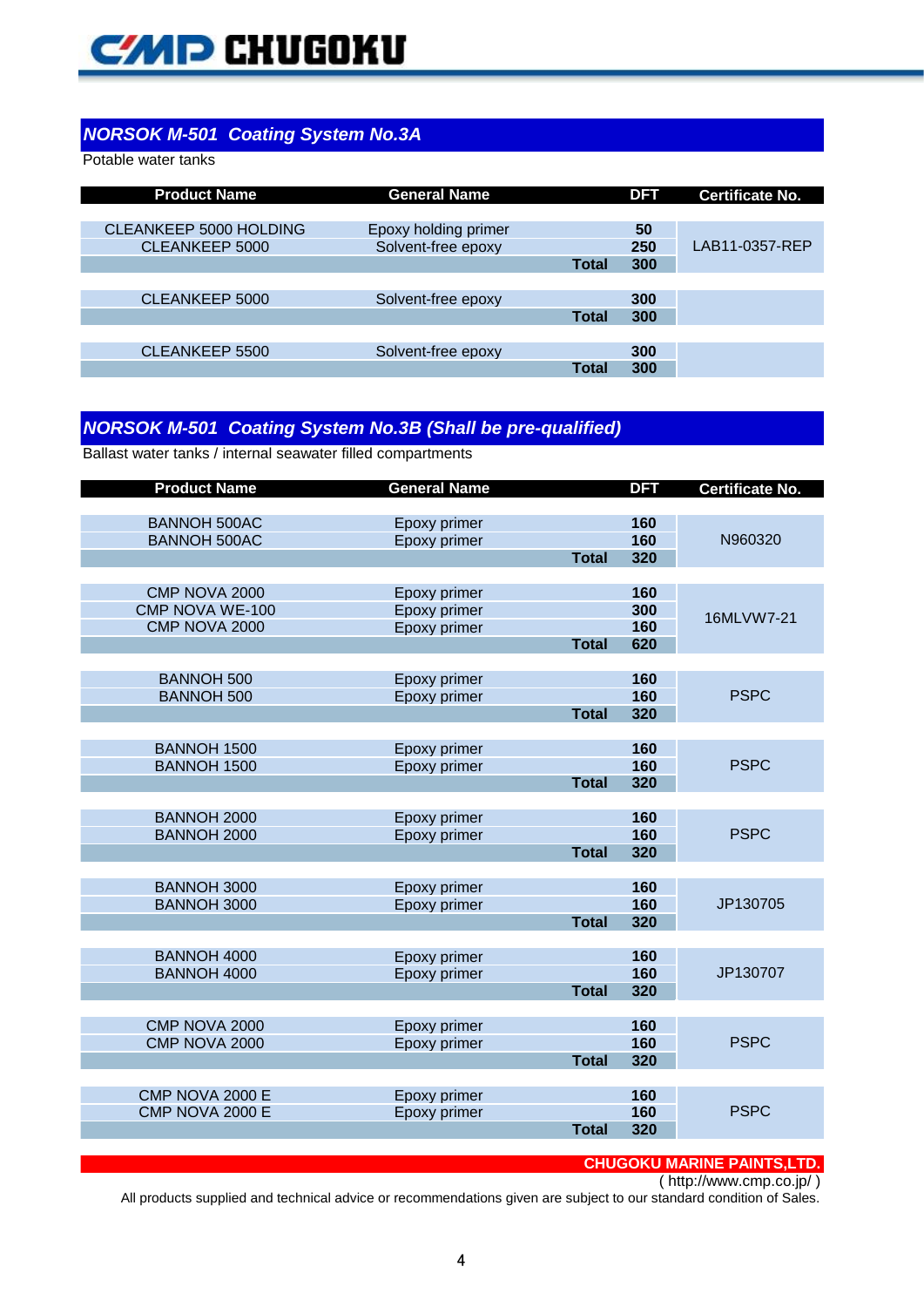# *NORSOK M-501 Coating System No.3C*

Tank for stabilised crude, diesel and condensate

| <b>Product Name</b> | <b>General Name</b>   |              | <b>DFT</b> | <b>Certificate No.</b> |
|---------------------|-----------------------|--------------|------------|------------------------|
|                     |                       |              |            |                        |
| EPICON T-800        | <b>Epoxy Phenolic</b> |              | 100        |                        |
| EPICON T-800        | <b>Epoxy Phenolic</b> |              | 100        | LAB11-0360-REP         |
| <b>EPICON T-800</b> | <b>Epoxy Phenolic</b> |              | 100        |                        |
|                     |                       | <b>Total</b> | 300        |                        |
|                     |                       |              |            |                        |
| EPICON T-800 HS     | <b>Epoxy Phenolic</b> |              | 150        |                        |
| EPICON T-800 HS     | <b>Epoxy Phenolic</b> |              | 150        |                        |
|                     |                       | <b>Total</b> | 300        |                        |
|                     |                       |              |            |                        |
| EPICON T-800 HS-GF  | <b>Epoxy Phenolic</b> |              | 150        |                        |
| EPICON T-800 HS-GF  | <b>Epoxy Phenolic</b> |              | 150        |                        |
|                     |                       | <b>Total</b> | 300        |                        |

## *NORSOK M-501 Coating System No.3D*

Process vessels <  $0.3$ MPa <  $75^{\circ}$ C

| <b>Product Name</b> | <b>General Name</b>   |              | <b>DFT</b> | <b>Certificate No.</b> |
|---------------------|-----------------------|--------------|------------|------------------------|
|                     |                       |              |            |                        |
| EPICON T-800        | <b>Epoxy Phenolic</b> |              | 100        | Report-2015-5090-      |
| EPICON T-800        | <b>Epoxy Phenolic</b> |              | 100        | Nafta-test-for-CMP-    |
| EPICON T-800        | <b>Epoxy Phenolic</b> |              | 100        |                        |
|                     |                       | <b>Total</b> | 300        | $rev-00$               |
|                     |                       |              |            |                        |
| EPICON T-800 HS     | <b>Epoxy Phenolic</b> |              | 150        |                        |
| EPICON T-800 HS     | <b>Epoxy Phenolic</b> |              | 150        |                        |
|                     |                       | <b>Total</b> | 300        |                        |
|                     |                       |              |            |                        |
| EPICON T-800 HS-GF  | <b>Epoxy Phenolic</b> |              | 150        |                        |
| EPICON T-800 HS-GF  | <b>Epoxy Phenolic</b> |              | 150        |                        |
|                     |                       | Total        | 300        |                        |

## *NORSOK M-501 Coating System No.3E*

Process vessels  $< 7.0$ MPa  $< 80^{\circ}$ C

| <b>Product Name</b> | <b>General Name</b>   |              | <b>DFT</b> | <b>Certificate No.</b> |
|---------------------|-----------------------|--------------|------------|------------------------|
|                     |                       |              |            |                        |
| EPICON T-800        | <b>Epoxy Phenolic</b> |              | 100        | Report-2015-5090-      |
| EPICON T-800        | <b>Epoxy Phenolic</b> |              | 100        | Nafta-test-for-CMP-    |
| EPICON T-800        | <b>Epoxy Phenolic</b> |              | 100        |                        |
|                     |                       | <b>Total</b> | 300        | $rev-00$               |
|                     |                       |              |            |                        |
| EPICON T-800 HS     | Epoxy Phenolic        |              | 150        |                        |
| EPICON T-800 HS     | <b>Epoxy Phenolic</b> |              | 150        |                        |
|                     |                       | <b>Total</b> | 300        |                        |
|                     |                       |              |            |                        |
| EPICON T-800 HS-GF  | Epoxy Phenolic        |              | 150        |                        |
| EPICON T-800 HS-GF  | <b>Epoxy Phenolic</b> |              | 150        |                        |
|                     |                       | <b>Total</b> | 300        |                        |

#### **CHUGOKU MARINE PAINTS,LTD.**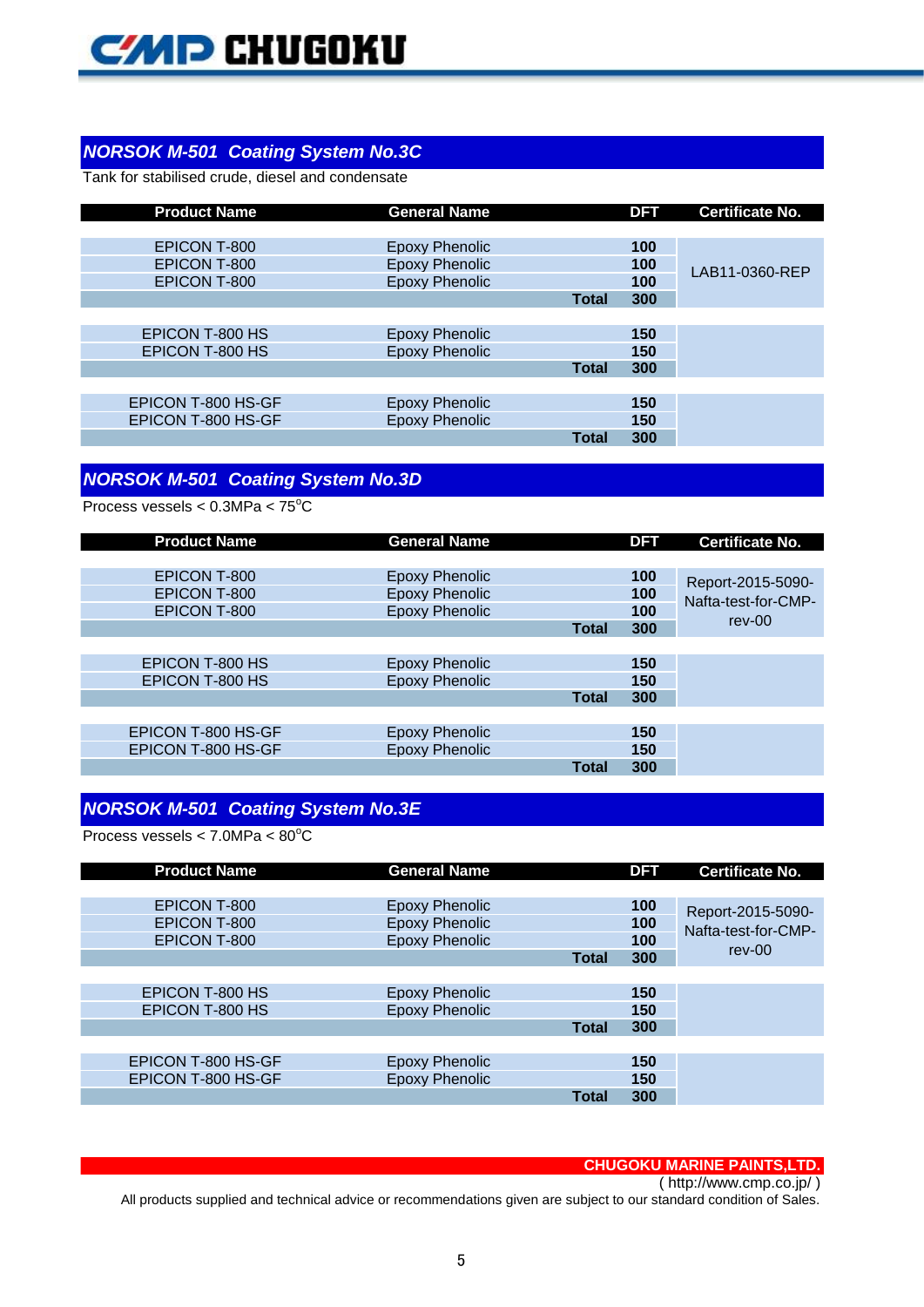## *NORSOK M-501 Coating System No.3F*

Process vessels <  $3.0MPa < 130^{\circ}C$ 

| <b>Product Name</b> | <b>General Name</b>   |              | <b>DFT</b> | <b>Certificate No.</b> |
|---------------------|-----------------------|--------------|------------|------------------------|
|                     |                       |              |            |                        |
| EPICON T-800        | <b>Epoxy Phenolic</b> |              | 100        | Report-2015-5090-      |
| <b>EPICON T-800</b> | <b>Epoxy Phenolic</b> |              | 100        | Nafta-test-for-CMP-    |
| <b>EPICON T-800</b> | <b>Epoxy Phenolic</b> |              | 100        |                        |
|                     |                       | <b>Total</b> | 300        | $rev-00$               |
|                     |                       |              |            |                        |
| EPICON T-800 HS     | <b>Epoxy Phenolic</b> |              | 150        |                        |
| EPICON T-800 HS     | <b>Epoxy Phenolic</b> |              | 150        |                        |
|                     |                       | <b>Total</b> | 300        |                        |
|                     |                       |              |            |                        |
| EPICON T-800 HS-GF  | Epoxy Phenolic        |              | 150        |                        |
| EPICON T-800 HS-GF  | <b>Epoxy Phenolic</b> |              | 150        |                        |
|                     |                       | <b>Total</b> | 300        |                        |
|                     |                       |              |            |                        |

# *NORSOK M-501 Coating System No.3G*

Vessels for storage of methanol, mono ethyl glycol etc.

| <b>Product Name</b> | <b>General Name</b> |              | DFT | Certificate No. |
|---------------------|---------------------|--------------|-----|-----------------|
|                     |                     |              |     |                 |
| <b>GALBON S-HB</b>  | Zinc ethyl silicate |              | 75  | LAB11-0359-REP  |
|                     |                     | <b>Total</b> | 75  |                 |

**CHUGOKU MARINE PAINTS,LTD.**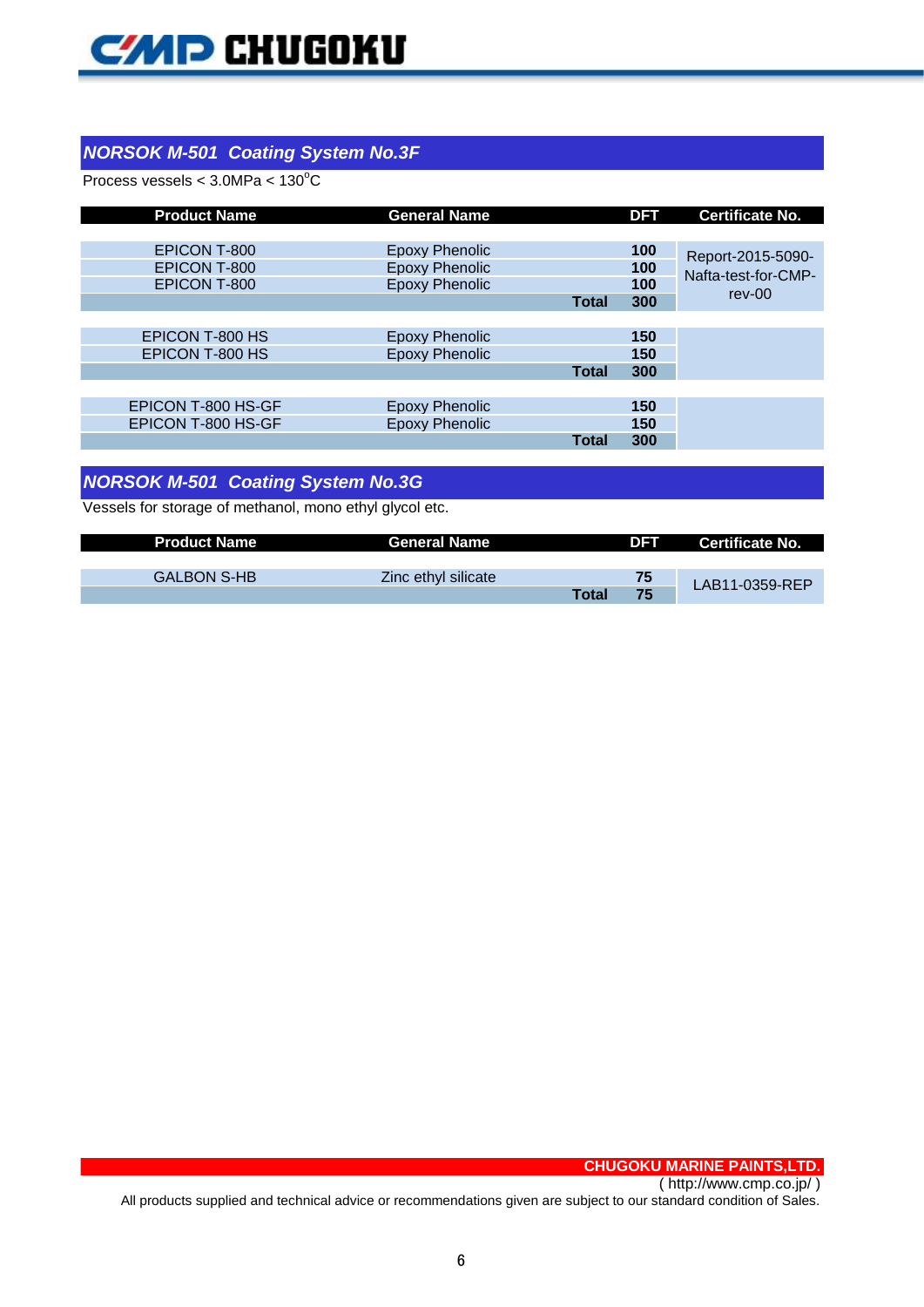

#### *NORSOK M-501 Coating System No.4 (Shall be pre-qualified)*

Non skid epoxy screed

| <b>Product Name</b>        | <b>General Name</b>                                   |              | <b>DFT</b> | <b>Certificate No.</b> |
|----------------------------|-------------------------------------------------------|--------------|------------|------------------------|
| <b>CMP NOVA WE-100</b>     | Epoxy paint                                           |              | 3000       | 16MLVW7-23             |
|                            |                                                       | <b>Total</b> | 3000       |                        |
| EPICON ZINC HB-2 SH        | Zinc rich epoxy primer                                |              | 60         |                        |
| <b>ECOMAX SH-HB</b>        | Epoxy intermeidiate coat<br>(With Non-skid aggregate) |              |            | N960298A               |
| <b>UNY MARINE HS</b>       | Polyurethane topcoat                                  |              | 50         |                        |
|                            |                                                       | <b>Total</b> |            |                        |
|                            |                                                       |              |            |                        |
| <b>EPICON ZINC HB-2 SH</b> | Zinc rich epoxy primer                                |              | 60         |                        |
| <b>BANNOH 500</b>          | Epoxy intermeidiate coat<br>(With Non-skid aggregate) |              |            | 184Y3A1-2              |
| <b>UNY MARINE HS</b>       | Polyurethane topcoat                                  |              | 50         |                        |
|                            |                                                       | <b>Total</b> |            |                        |

**CHUGOKU MARINE PAINTS,LTD.** ( http://www.cmp.co.jp/ )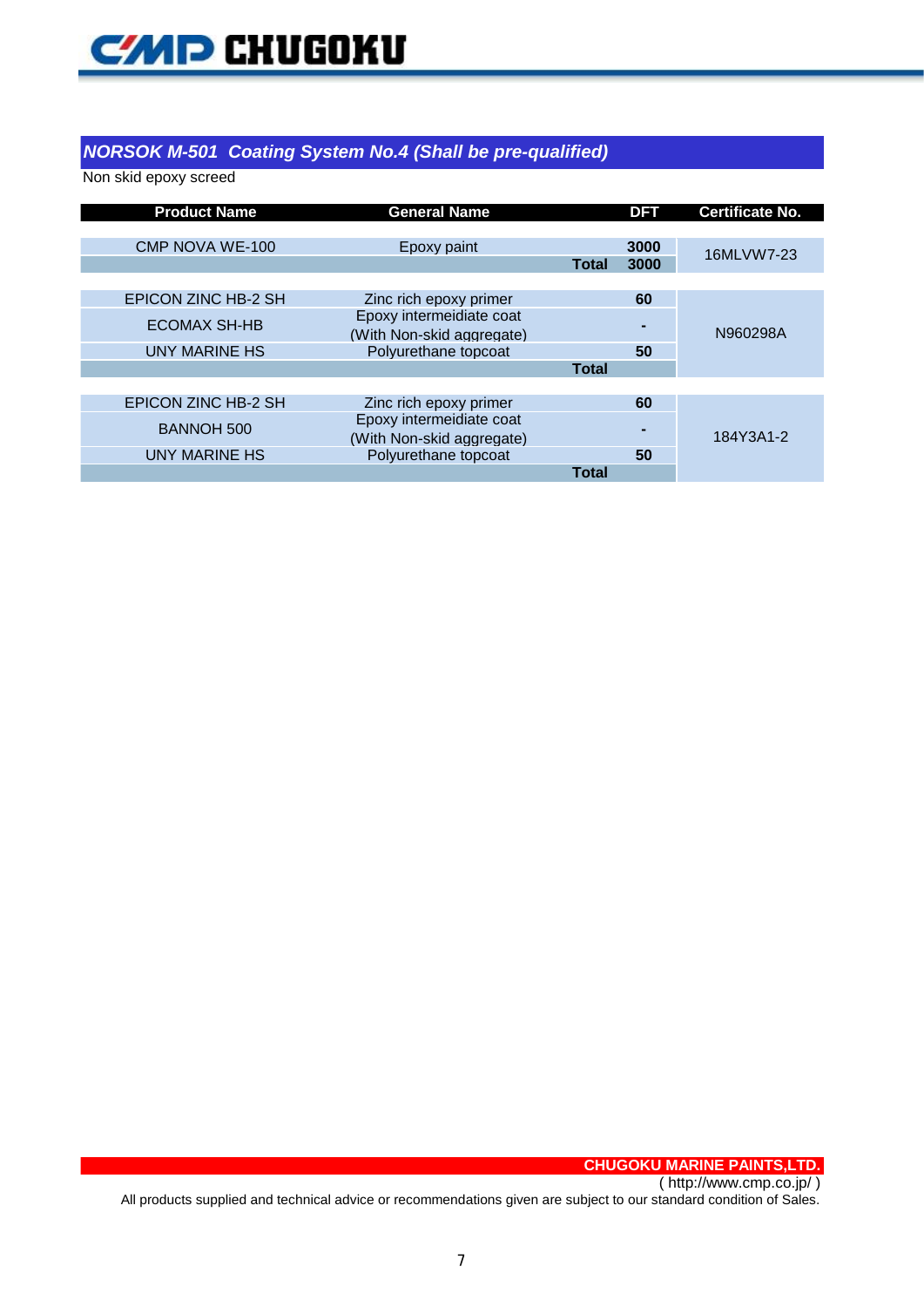#### *NORSOK M-501 Coating System No.5A (Shall be pre-qualified)*

Epoxy based fire protection

| <b>Product Name</b>              | <b>General Name</b>         |              | <b>DFT</b> | <b>Certificate No.</b> |
|----------------------------------|-----------------------------|--------------|------------|------------------------|
|                                  |                             |              |            |                        |
| <b>EPICON ZINC HB-2 SH</b>       | Zinc rich epoxy primer      |              | 60         |                        |
| <b>EPICON UNDERCOAT HB</b>       | Epoxy tie coat              |              | 25         | LAB-15-0169-REP        |
| Charrex PFP-1000                 | Epoxy based fire protection |              | 6000       |                        |
|                                  |                             | <b>Total</b> |            |                        |
|                                  |                             |              |            |                        |
| <b>BANNOH 500</b>                | Epoxy primer                |              | 50         | LAB16-0615-REP         |
| Charrex PFP-1000                 | Epoxy based fire protection |              | 6000       | S <sub>1</sub>         |
|                                  |                             | <b>Total</b> |            |                        |
|                                  |                             |              |            |                        |
| BANNOH 500AC<br>Charrex PFP-1000 | Epoxy primer                |              | 50<br>6000 | LAB16-0616-REP         |
|                                  | Epoxy based fire protection | <b>Total</b> |            | S <sub>2</sub>         |
|                                  |                             |              |            |                        |
| <b>BANNOH 4000</b>               | Epoxy primer                |              | 50         |                        |
| Charrex PFP-1000                 | Epoxy based fire protection |              | 6000       | LAB16-0617-REP         |
|                                  |                             | <b>Total</b> |            | S <sub>3</sub>         |
|                                  |                             |              |            |                        |
| <b>BANNOH 4000</b>               | Epoxy primer                |              | 50         |                        |
| Charrex PFP-1000                 | Epoxy based fire protection |              | 6000       | LAB16-0618-REP         |
|                                  |                             | <b>Total</b> |            | S <sub>4</sub>         |
|                                  |                             |              |            |                        |
| <b>UNIVAN NT</b>                 | Epoxy primer                |              | 50         | LAB16-0619-REP         |
| Charrex PFP-1000                 | Epoxy based fire protection |              | 6000       | S <sub>5</sub>         |
|                                  |                             | <b>Total</b> |            |                        |
|                                  |                             |              |            |                        |
| <b>EPICON ZINC HB-2 SH</b>       | Zinc rich epoxy primer      |              | 60         | LAB16-0620-REP         |
| Charrex PFP-1000                 | Epoxy based fire protection |              | 6000       | S <sub>6</sub>         |
|                                  |                             | <b>Total</b> |            |                        |

**CHUGOKU MARINE PAINTS,LTD.** ( http://www.cmp.co.jp/ )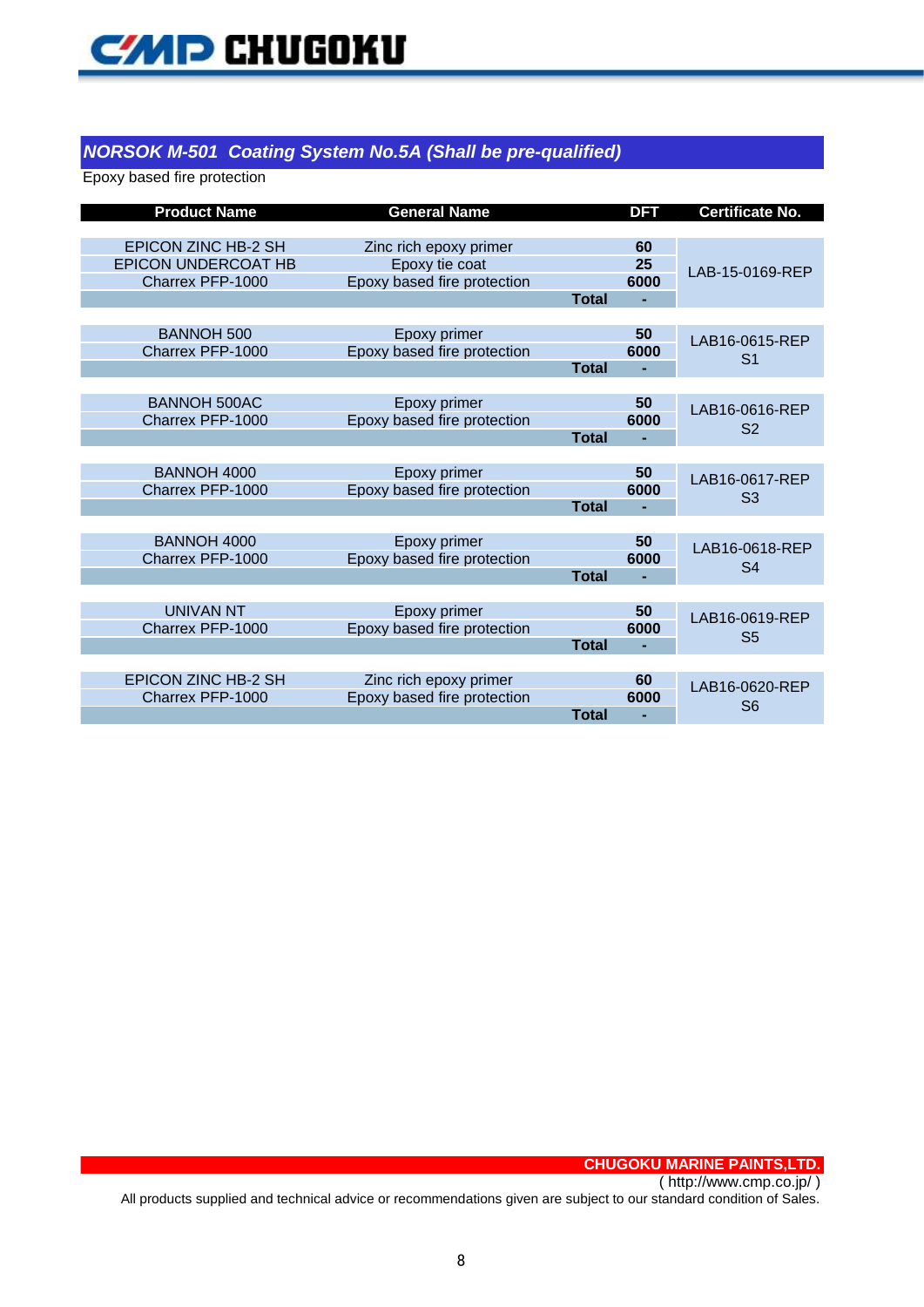

#### *NORSOK M-501 Coating System No.6A*

Un-insulated stainless steel

| <b>Product Name</b> | <b>General Name</b>        |       | DFT | Certificate No. |
|---------------------|----------------------------|-------|-----|-----------------|
|                     |                            |       |     |                 |
| EPICON S-100 PRIMER | Epoxy primer for stainless |       | 30  |                 |
| EPICON UNDERCOAT HB | Epoxy intermediate coat    |       | 120 | LAB11-0351-REP  |
| UNY MARINE HS       | Polyurethane topcoat       |       | 75  |                 |
|                     |                            | Total | 225 |                 |

# *NORSOK M-501 Coating System No.6A*

Un-insulated Aluminium

| <b>Product Name</b> | <b>General Name</b>        |       | <b>DFT</b> | Certificate No. |
|---------------------|----------------------------|-------|------------|-----------------|
|                     |                            |       |            |                 |
| EPICON A-100 PRIMER | Epoxy primer for stainless |       | 30         |                 |
| EPICON UNDERCOAT HB | Epoxy intermediate coat    |       | 100        |                 |
| UNY MARINE HS       | Polyurethane topcoat       |       | 75         |                 |
|                     |                            | Total | 205        |                 |

# *NORSOK M-501 Coating System No.6B*

Hot dipped galvanised steel

| <b>Product Name</b>            | General Name                |       | <b>DFT</b> | Certificate No. |
|--------------------------------|-----------------------------|-------|------------|-----------------|
|                                |                             |       |            |                 |
| <b>GALVANITE No.400 PRIMER</b> | Epoxy primer for galvanised |       | 50         |                 |
| EPICON UNDERCOAT HB            | Epoxy intermediate coat     |       | 100        | LAB13-0549-REP  |
| UNY MARINE HS                  | Polyurethane topcoat        |       | 75         |                 |
|                                |                             | Total | 225        |                 |

## *NORSOK M-501 Coating System No.6C*

Insulated stainless steel piping and vessels  $< 150^{\circ}$ C

| <b>Product Name</b> | <b>General Name</b> |       | DFT | Certificate No. |
|---------------------|---------------------|-------|-----|-----------------|
|                     |                     |       |     |                 |
| EPICON T-800 HS-GF  | Epoxy Phenolic      |       | 125 |                 |
| EPICON T-800 HS-GF  | Epoxy Phenolic      |       | 125 | LAB11-0352-REP  |
|                     |                     | Total | 250 |                 |

**CHUGOKU MARINE PAINTS,LTD.**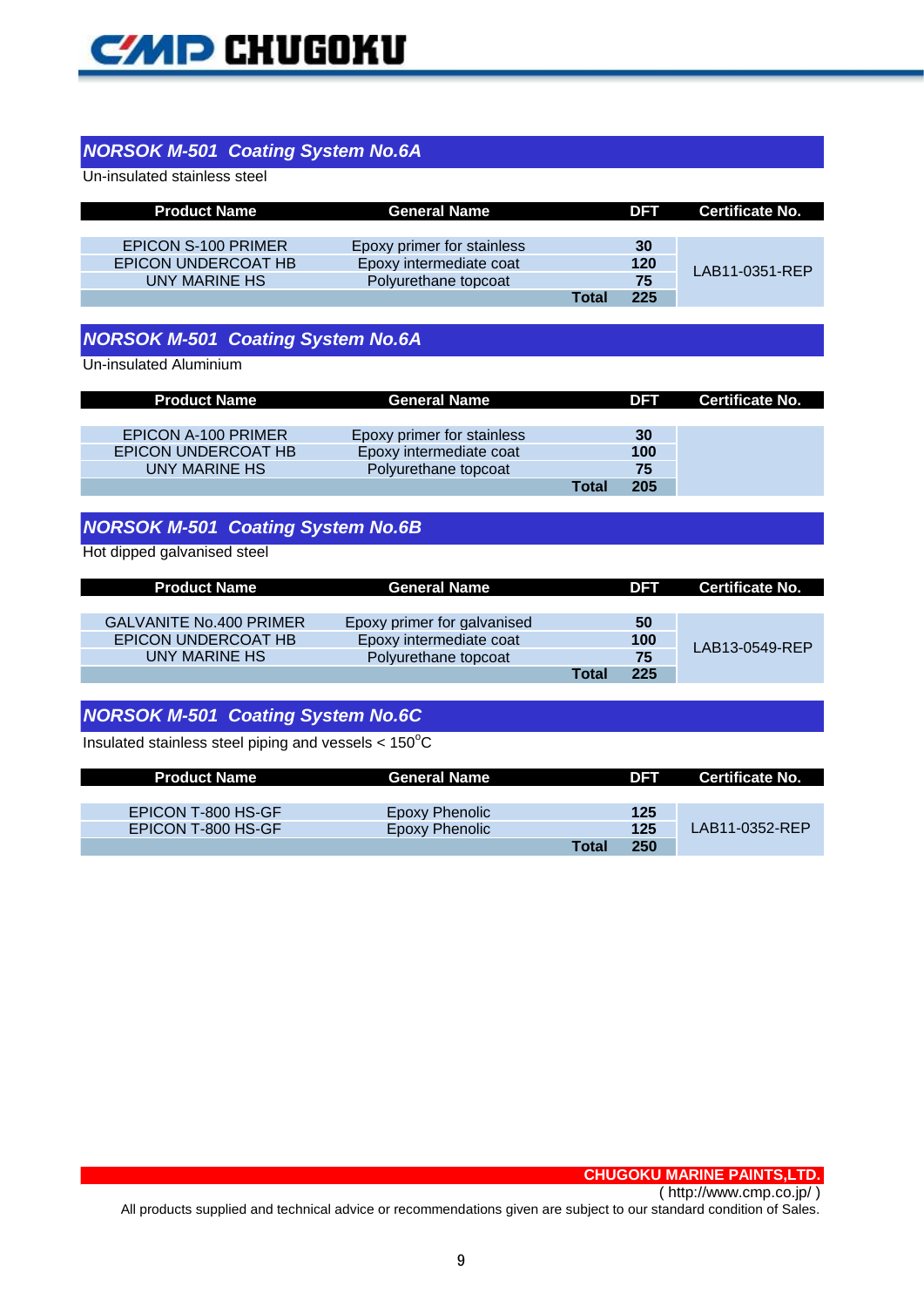# *Coating System No.7A (Shall be pre-qualified)*

NORSOK M-501 Carbon and stainless steel in the splush zone

| <b>Product Name</b>                         | <b>General Name</b>          |              | <b>DFT</b> | <b>Certificate No.</b> |
|---------------------------------------------|------------------------------|--------------|------------|------------------------|
|                                             |                              |              |            |                        |
| <b>BANNOH 500 AC</b><br><b>ECOMAX SH-HB</b> | Epoxy primer<br>Epoxy paint  |              | 150<br>450 | LAB14-0291-REP         |
|                                             |                              | <b>Total</b> | 600        |                        |
|                                             |                              |              |            |                        |
| PERMASTAR WE200 U/C                         | Epoxy primer                 |              | 150        |                        |
| PERMASTAR WE200 FINISH                      | Epoxy paint                  |              | 450        | 2014-5080, Rev. 01     |
|                                             |                              | <b>Total</b> | 600        |                        |
| <b>EPICON ZINC HB-2 SH</b>                  | Zinc rich epoxy primer       |              | 150        |                        |
| <b>ECOMAX SH-HB</b>                         | Epoxy intermeidiate coat     |              | 175        |                        |
| <b>ECOMAX SH-HB</b>                         | Epoxy paint                  |              | 175        | LAB15-0152-REP         |
|                                             |                              | <b>Total</b> | 500        |                        |
|                                             |                              |              |            |                        |
| BANNOH 3000                                 | Epoxy primer                 |              | 200        |                        |
| <b>BANNOH 3000</b><br><b>BANNOH 3000</b>    | Epoxy primer<br>Epoxy primer |              | 200<br>200 | N969984                |
|                                             |                              | <b>Total</b> | 600        |                        |
|                                             |                              |              |            |                        |
| PERMAX NO.3300                              | Epoxy glass flake            |              | 300        |                        |
| PERMAX NO.3300                              | Epoxy glass flake            |              | 300        | LAB16-0278-REP         |
|                                             |                              | <b>Total</b> | 600        |                        |
|                                             |                              |              |            |                        |
| <b>BANNOH 500 AC</b>                        | Epoxy primer                 |              | 150        |                        |
| PERMAX NO.3300                              | Epoxy glass flake            |              | 450        | MAN229389-001          |
|                                             |                              | <b>Total</b> | 600        |                        |
|                                             |                              |              |            |                        |
| <b>BANNOH 3000</b>                          | Epoxy primer                 |              | 150        |                        |
| PERMAX NO.3300                              | Epoxy glass flake            |              | 450        | MAN229390-001          |
|                                             |                              | <b>Total</b> | 600        |                        |

**CHUGOKU MARINE PAINTS,LTD.**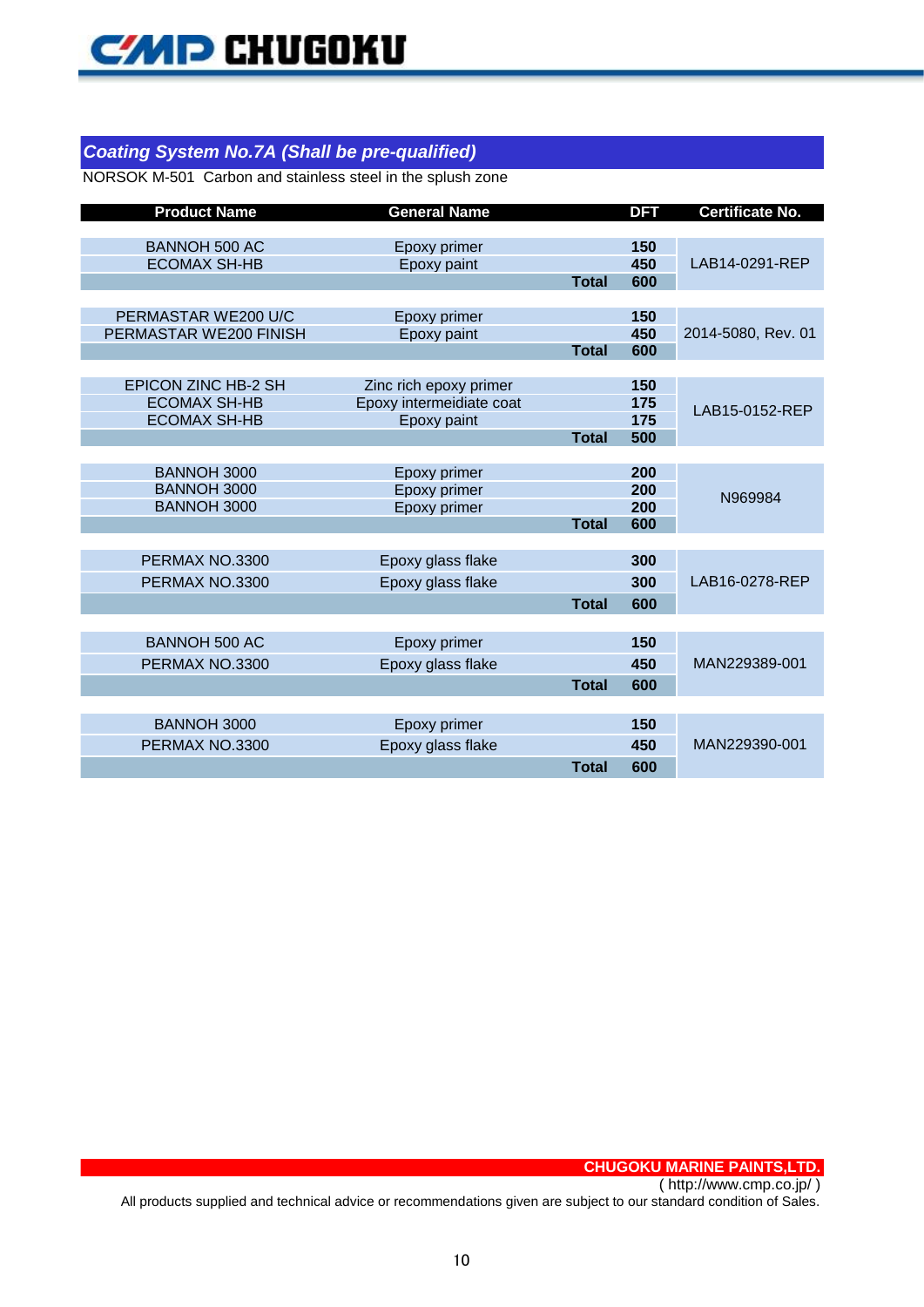### *NORSOK M-501 Coating System No.7B (Shall be pre-qualified)*

Submerged carbon and stainless steel  $< 50^{\circ}$ C

| <b>Product Name</b>       | <b>General Name</b>        |              | <b>DFT</b> | <b>Certificate No.</b> |
|---------------------------|----------------------------|--------------|------------|------------------------|
|                           |                            |              |            |                        |
| <b>BANNOH 500AC</b>       | Epoxy primer               |              | 100        |                        |
| PERMAX No.3300            | Epoxy glass flake          |              | 250        | N960323                |
|                           |                            | <b>Total</b> | 350        |                        |
|                           |                            |              |            |                        |
| <b>BANNOH 500AC</b>       | Epoxy primer               |              | 160        |                        |
| <b>BANNOH 500AC</b>       | Epoxy primer               |              | 160        | N960322                |
|                           |                            | <b>Total</b> | 320        |                        |
| <b>BANNOH 4000</b>        |                            |              |            |                        |
| <b>BANNOH 4000</b>        | Epoxy primer               |              | 175<br>175 | N964254                |
|                           | Epoxy primer               | <b>Total</b> | 350        |                        |
|                           |                            |              |            |                        |
| PERMASTAR WE 300 U/C      | Epoxy paint for underwater |              | 450        |                        |
| PERMASTAR WE 300 FINISH   | Epoxy paint for underwater |              | 600        | 2014-5068              |
|                           |                            | <b>Total</b> | 1050       |                        |
|                           |                            |              |            |                        |
| <b>BANNOH 500AC</b>       | Epoxy primer               |              | 150        |                        |
| <b>BANNOH 500AC</b>       | Epoxy primer               |              | 175        | LAB13-0541-REP         |
| <b>BANNOH 500AC</b>       | Epoxy primer               |              | 175        |                        |
|                           |                            | <b>Total</b> | 500        |                        |
|                           |                            |              |            |                        |
| <b>ECOMAX ZINC PRIMER</b> | Zinc rich epoxy primer     |              | 20         |                        |
| PERMAX NO.3000S           | Epoxy glass flake          |              | 490        | LAB14-0292-REP         |
| PERMAX NO.3000S           | Epoxy glass flake          |              | 490        |                        |
|                           |                            | <b>Total</b> | 1000       |                        |
|                           |                            |              |            |                        |
| <b>BANNOH 3000</b>        | Epoxy primer               |              | 175        |                        |
| <b>BANNOH 3000</b>        | Epoxy primer               |              | 175        | LAB16-0279-REP         |
|                           |                            | <b>Total</b> | 350        |                        |
| <b>BANNOH FS AL</b>       | Epoxy primer               |              | 175        |                        |
| <b>BANNOH FS AL</b>       | Epoxy primer               |              | 175        | MAN229391-001          |
|                           |                            | <b>Total</b> | 350        |                        |

**CHUGOKU MARINE PAINTS,LTD.**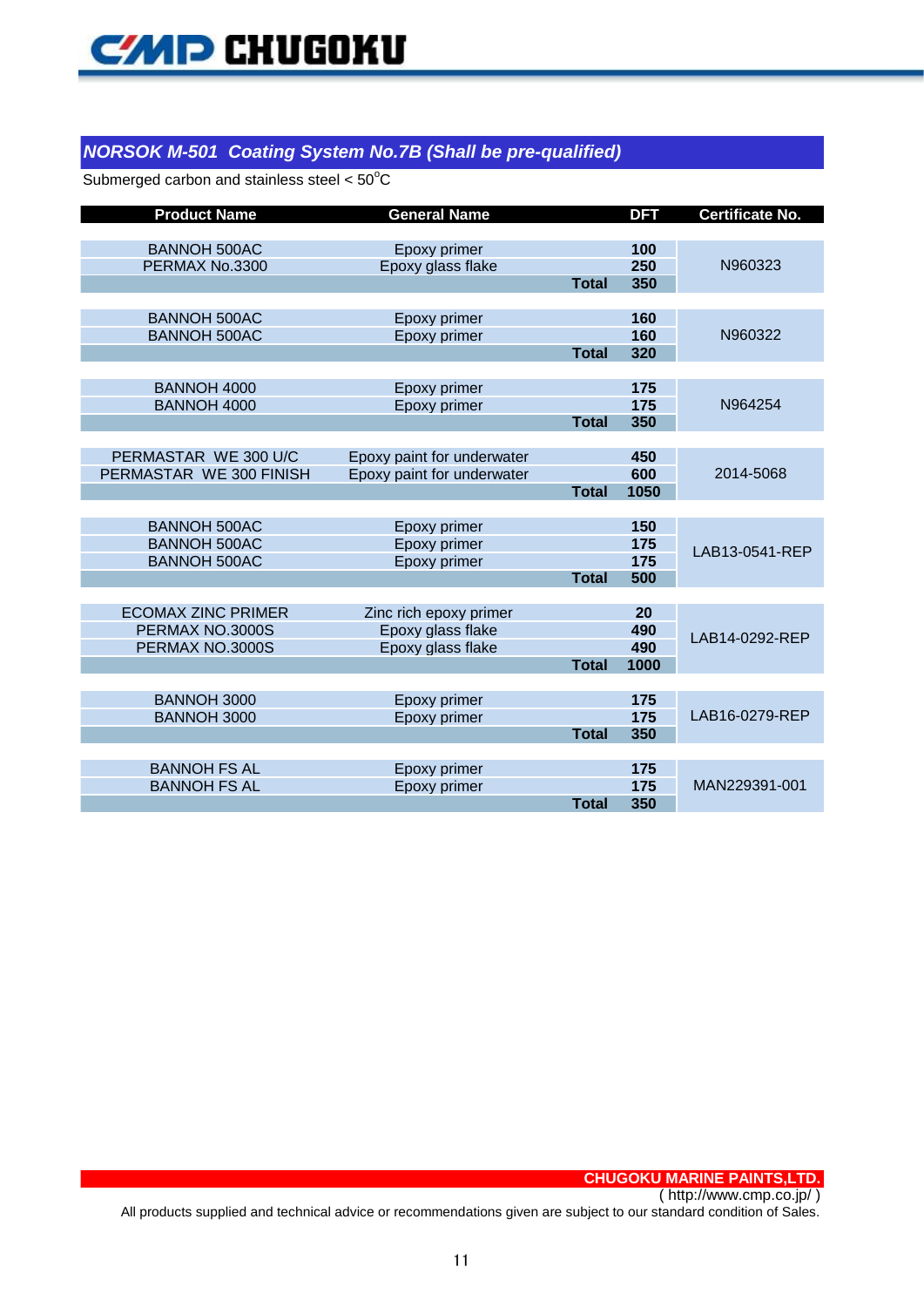

# *NORSOK M-501 Coating System No.8*

Structual carbon steel with maximum operating temperature < 80°C in internal and fully dry and ventilated area.

| <b>Product Name</b>     | <b>General Name</b>    |              | <b>DFT</b> | <b>Certificate No.</b> |
|-------------------------|------------------------|--------------|------------|------------------------|
|                         |                        |              |            |                        |
| <b>BANNOH 500</b>       | Epoxy primer           |              | 150        |                        |
|                         |                        | <b>Total</b> | 150        |                        |
|                         |                        |              |            |                        |
| BANNOH 2000             | Epoxy primer           |              | 150        |                        |
|                         |                        | <b>Total</b> | 150        |                        |
|                         |                        |              |            |                        |
| <b>EPICON ZINC HB-2</b> | Zinc rich epoxy primer |              | 60         |                        |
| <b>EPICON PRIMER HB</b> | <b>Epoxy Primer</b>    |              | 25         |                        |
|                         |                        | <b>Total</b> | 85         |                        |

**CHUGOKU MARINE PAINTS,LTD.**